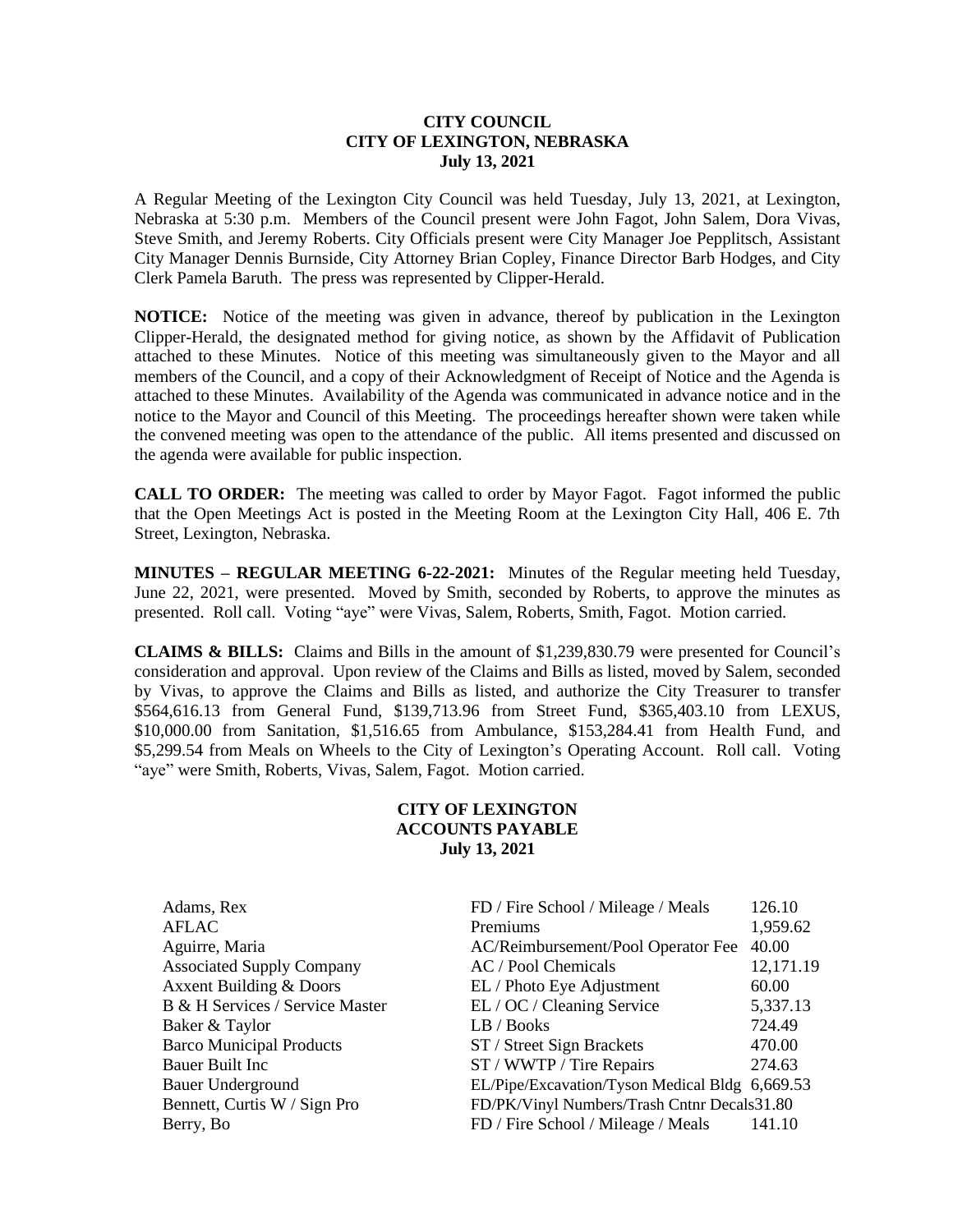| <b>Black Hills Energy</b>                                                              | <b>Natural Gas Service</b>                          | 16.22      |
|----------------------------------------------------------------------------------------|-----------------------------------------------------|------------|
| Boling, Michael                                                                        | FD / Fire School / Mileage / Meals                  | 141.10     |
| Bowen, Nicholas / Change Clothing                                                      | REC/Shirts Tennis Program/4th July 5K 3,548.00      |            |
| Bowers, Daniel                                                                         | FD / Fire School / Mileage / Meals                  | 126.10     |
| Brooks, Gary E&Cheryl L/Meridian Rentals PK / Trimmers / Trimmer Repairs               |                                                     | 563.22     |
| Byrne, Kristin                                                                         | FD / Fire School / Mileage / Meals                  | 141.10     |
| Cash-Wa Distributing                                                                   | AC / MOW / REC / Food & Supplies                    | 6,923.85   |
| Cengage Learning                                                                       | LB / Books                                          | 422.99     |
| Center Point Inc                                                                       | LB / Books                                          | 180.36     |
| <b>Central Community College</b>                                                       | AMB / Provider CPR Classes                          | 104.85     |
| Central Septic Tank Pumping & Plumbing                                                 | SW / Pump Lift Station                              | 418.64     |
| <b>Chesterman Company</b>                                                              | AC / REC / Fieldhouse / Beverages                   | 1,656.00   |
| Citibank NA/CNH Industrial/Titan Machine PK / ST / Equipment Repairs / Parts           |                                                     | 1,052.11   |
| City of Lexington                                                                      | <b>Interdepartmental Service Fees</b>               | 55,749.00  |
| City of Lexington                                                                      | <b>Utility Franchise Fees</b>                       | 554.37     |
| City of Lexington / Street                                                             | SW/WR/Interdepartmental Service Fees 5,651.89       |            |
| City of Lexington / Street                                                             | Fuel                                                | 12,859.81  |
| Community Action Partnership/RYDE Transit 2021-2022 Transportation Svc Agmt            |                                                     | 23,150.00  |
| Complete Underground                                                                   | EL/Main Line Trenching/St. Ann's 2nd Addn/St Lights |            |
|                                                                                        |                                                     | 33,072.94  |
| <b>Conney Safety Products</b>                                                          | WWTP / Janitorial Supplies                          | 98.81      |
| <b>Country Partners Cooperative</b>                                                    | ST / WWTP / Herbicide / Parts                       | 454.10     |
| Dan's Sanitation                                                                       | <b>Sanitation Fees</b>                              | 15,101.80  |
| Darca Inc / Arnold Pool Company                                                        | AC / Pool Chemicals / Testing Supplies 819.55       |            |
| Davis Energy                                                                           | FD / Fuel                                           | 216.09     |
| Dawson Public Power District                                                           | Power Purchase                                      | 83.81      |
| Dugan Printing & Promotions                                                            | EL / Envelopes                                      | 994.83     |
| Electrical Engineering & Equipment                                                     | AC / PK / LED Lights / Parts                        | 43.28      |
| Fagot Refrigeration & Electric                                                         | <b>Building/Equipment Repairs</b>                   | 4,160.93   |
| Fastenal                                                                               | ST / WT / Supplies                                  | 376.25     |
| Fitzgerald, Matt                                                                       | FD / Fire School / Mileage / Meals                  | 133.60     |
| <b>FYR-TEK</b>                                                                         | FD / Equipment Parts                                | 77.86      |
| Galls Parent Holdings / Galls LLC                                                      | PD / Uniform Expense                                | 253.94     |
| <b>Great Western Bank</b>                                                              | LB / Petty Cash                                     | 170.10     |
| Greater Nebraska Cities                                                                | Monthly Lobbying Services                           | 667.00     |
| <b>Health Claims</b>                                                                   | Claims                                              | 126,314.12 |
| Heldt McKeone & Copley                                                                 | Professional Fee                                    | 2,700.00   |
| <b>Hiland Dairy Foods</b>                                                              | <b>MOW</b> / Dairy Products                         | 395.52     |
| Holbein Lawn Service                                                                   | FD / Lawn Care                                      | 275.00     |
| Holmes Plumbing & Heating Supply Co                                                    | WR / Supplies                                       | 55.52      |
| Homeier Ventures / Bob's True Value                                                    | PK / REC / Supplies                                 | 45.90      |
| Hughan, Walter                                                                         | FD / Fire School / Mileage / Meals                  | 141.10     |
| Hydro Optimization&Automation Solutions WWTP / Ethernet Switch / Service Call 3,566.46 |                                                     |            |
| Ideal Laundry & Cleaners                                                               | Rug Service / June 2021                             | 991.42     |
| <b>Ingram Library Services</b>                                                         | LB / Books                                          | 88.44      |
| Intellicom                                                                             | Software & Support                                  | 2,737.73   |
| Intermedia.com                                                                         | ND / Web Phone Charges                              | 279.90     |
| <b>Invest Plus / Plum Creek Market Place</b>                                           | MOW / Food / Supplies                               | 82.56      |
| John Deere Financial / Landmark                                                        | Parts/Tools                                         | 1,713.49   |
| Jones Plumbing & Heating                                                               | AC/PK/WR/WWTP/Parts/Repairs                         | 1,415.67   |
| LEE BHM / Lexington Clipper Herald                                                     | Publications                                        | 794.11     |
|                                                                                        |                                                     |            |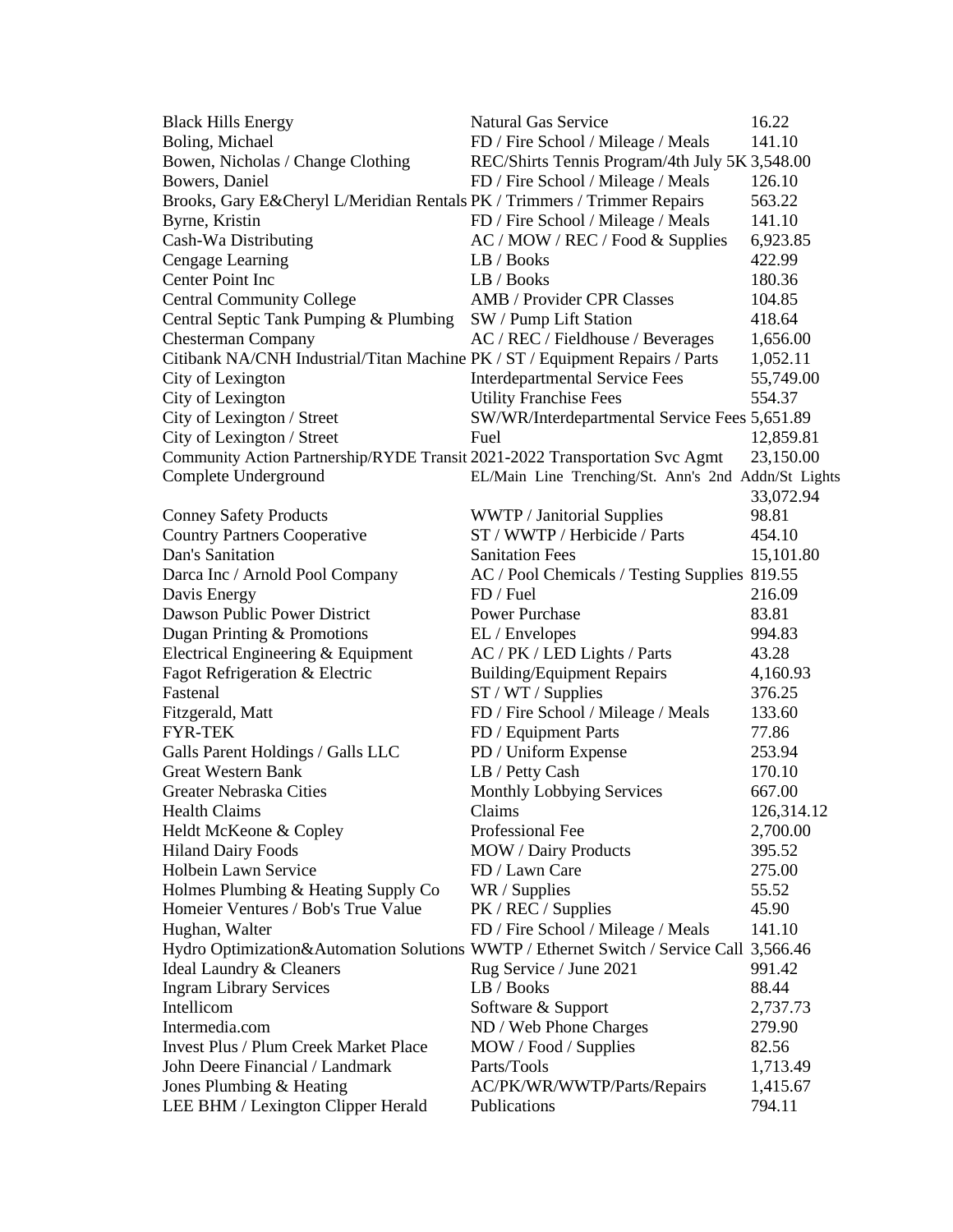| Lexington Area Solid Waste                                               | <b>Waste Removal</b>                          | 1,953.60   |
|--------------------------------------------------------------------------|-----------------------------------------------|------------|
| Lexington, City Payroll Account:                                         |                                               |            |
| Payroll                                                                  | Wages                                         | 190,186.86 |
| Social Security                                                          | Employer Portion / FICA Med                   | 14,266.24  |
| Union Bank & Trust                                                       | <b>Employer Portion / Pension</b>             | 4,888.42   |
| Union Bank & Trust                                                       | <b>Police Pension</b>                         | 3,181.43   |
| <b>ICMA</b>                                                              | <b>City Manager Pension</b>                   | 951.23     |
| Lexington Health Fund                                                    | Self-Funding                                  | 86,765.84  |
| Maguire, Mike                                                            | FD / Fire School / Mileage / Meals            | 141.10     |
| Mead Lumber                                                              | PK / WWTP / Parts / Supplies                  | 34.13      |
| Melson, Dane / Anytime Fitness                                           | <b>Fitness Memberships</b>                    | 149.95     |
| Micromarketing                                                           | LB / Books                                    | 1,211.21   |
| <b>Midland Scientific</b>                                                | WWTP / Testing Supplies                       | 294.97     |
| Miller & Associates                                                      | ST / Engineering Costs                        | 6,515.90   |
| Miller, Trever                                                           | FD / Fire School / Mileage / Meals            | 141.10     |
| <b>Morris Press</b>                                                      | GGC / Newsletter                              | 109.00     |
| <b>Municipal Supply</b>                                                  | WR / Tools                                    | 38.34      |
| Nebraska Dept of Revenue                                                 | Sales and Use Tax                             | 60,627.30  |
| Nebraska Machinery Company                                               | ST/Parts/Repairs/Lg Equipment Rental          | 12,598.49  |
| Nebraska Rural Radio Association / KRVN EL / NPPD Coop Advertising       |                                               | 208.80     |
| Nebraska Tech & Telecommunications                                       | <b>Phone Service</b>                          | 1,205.23   |
| Nebraska Water Experts / Culligan                                        | <b>Soft Water Supplies</b>                    | 389.02     |
| Nebraskaland Tire                                                        | PD / Tires                                    | 663.80     |
| OCLC                                                                     | LB/Cataloging / Metadata / WorldShare 146.86  |            |
| O'Hara Lindsay and Associates                                            | Lobbying Services / 2021 Registration         | 333.00     |
| One Call Concepts                                                        | Locates                                       | 201.21     |
| One Stop LLC                                                             | AC / REC / Supplemental Concessions           | 436.64     |
| <b>O'Reilly Auto Parts</b>                                               | ST / Parts / Supplies / Tools                 | 21.97      |
| <b>Overton Golf Club</b>                                                 | REC / Youth Golf Camp                         | 280.00     |
| Pano, Carlos                                                             | FD / Fire School / Mileage / Meals            | 141.10     |
| Patton, Janell                                                           | FD / Fire School / Mileage / Meals            | 141.10     |
| Paulsen Inc                                                              | EL / ST / WR / Limestone / Gravel             | 1,820.86   |
| Phillips, Jim                                                            | EL / ST / WR / Cement Work / Repairs          | 11,653.00  |
| Platte Valley Auto Mart                                                  | PD/2021 Ford Truck/Maint/Repairs              | 42,704.05  |
| <b>Platte Valley Communications</b>                                      | ND/PD/Security Camera Upgrades/Maint 8,030.10 |            |
| Polydyne                                                                 | WWTP / Dewatering Polymer                     | 8,556.00   |
| Precision Detail / Julie Thalman                                         | FD / Firehall Cleaning Service                | 300.00     |
| Pro Team Design                                                          | <b>REC</b> / Baseball Supplies                | 437.82     |
| <b>Quality Flow Systems</b>                                              | WWTP / Service Check / KSB Mixers             | 1,100.00   |
| Rentokil NA / Presto-X                                                   | WWTP / Pest Control                           | 52.00      |
|                                                                          |                                               |            |
| Richardson, Calvin N / Richardson Mowing LB / Lawn Care                  |                                               | 270.00     |
| Roemmich, Austin<br>S & W Auto Parts                                     | FD / Fire School / Mileage / Meals            | 141.10     |
|                                                                          | PK / ST / Parts / Supplies                    | 269.09     |
| Schwarz, Caleb                                                           | FD / Fire School / Mileage / Meals            | 126.10     |
| Schwarz, Kenny                                                           | FD / Fire School / Mileage / Meals            | 126.10     |
| Simmerman, William D/Municipal Automation Troubleshoot/Repairs/Headworks |                                               | 222.78     |
| Spectrum                                                                 | Cable Service                                 | 30.26      |
| Stallbaumer, Jacob                                                       | FD / Fire School / Mileage / Meals            | 126.10     |
| State Fire Marshal / Training Division                                   | FD / Hazmat Operations Certification          | 100.00     |
| <b>TASC</b>                                                              | <b>Administration Fees</b>                    | 187.21     |
| TO Haas                                                                  | PK / Tire Repairs                             | 20.73      |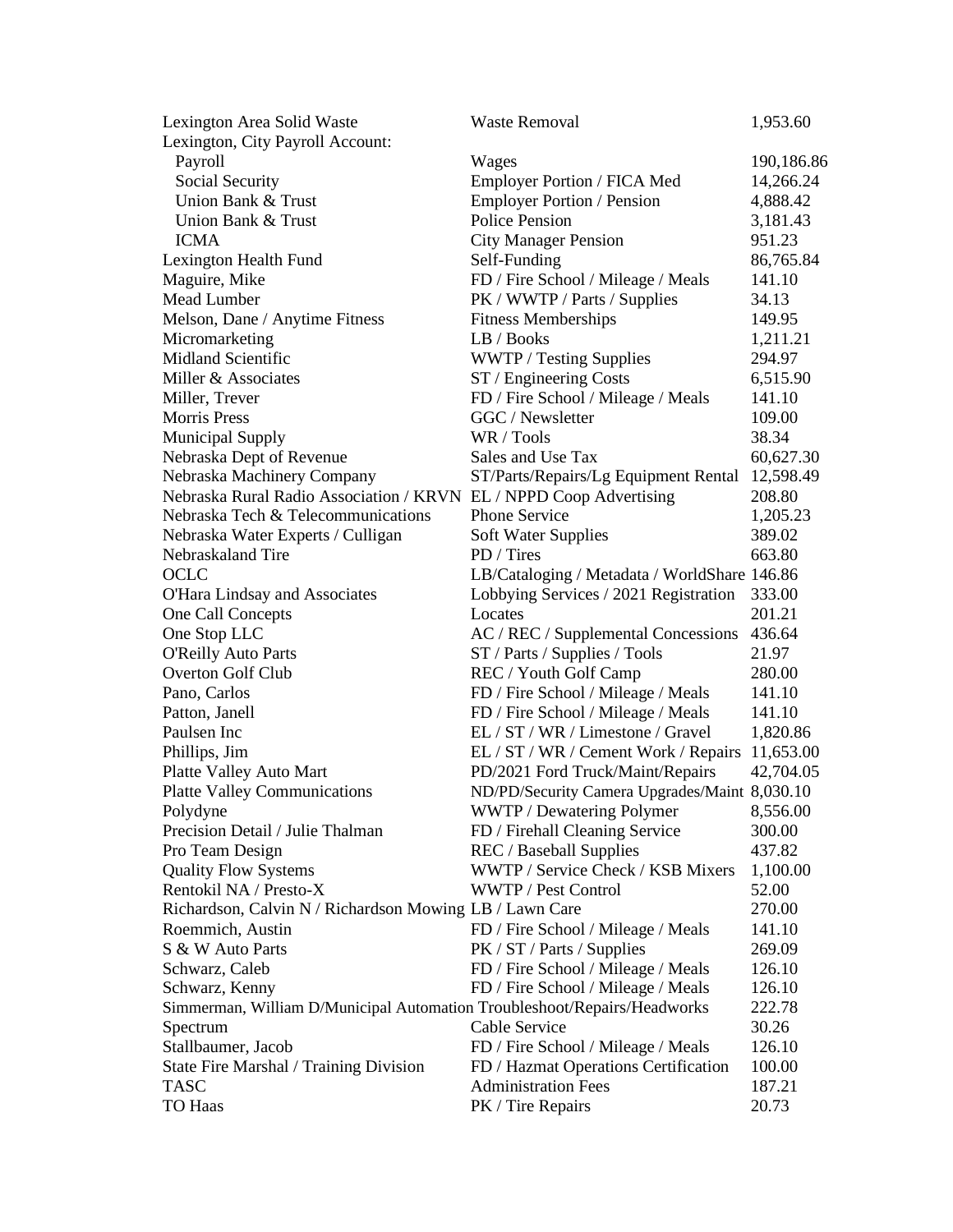| Tuma, Stephen                                                          | FD / Fire School / Mileage / Meals                  | 141.10     |
|------------------------------------------------------------------------|-----------------------------------------------------|------------|
| <b>US Foods</b>                                                        | MOW / Food & Supplies                               | 1,386.73   |
| <b>USA Communications</b>                                              | <b>City Internet Services</b>                       | 345.60     |
| <b>Utility Service Company</b>                                         | <b>Water Tower Maintenance</b>                      | 11,060.17  |
| Vak, Joseph / Lexington Animal Clinic                                  | PD / Animal Care                                    | 1,493.50   |
| Vermeer Equipment of Nebraska                                          | ST / Chipper Parts                                  | 110.96     |
| Village Uniform                                                        | GGC / Janitorial Supplies                           | 139.72     |
| Vogel West Inc / Diamond Vogel                                         | WR / Fire Hydrant Paint                             | 244.32     |
| Walmart                                                                | AC/CEM/LB/PK/REC/ST/Supplies                        | 579.75     |
| Watson, Cathy                                                          | <b>AC/Refund/Red Cross Swim Lessons</b>             | 60.00      |
| Weekly Bulletin, The                                                   | EL / Annual Subscription / 2021                     | 160.00     |
| Werner's Sprinklers / Dawson Pest Control FD / GGC / OC / Pest Control |                                                     | 159.10     |
| <b>American Fidelity</b>                                               | <b>Health Insurance Binder</b>                      | 27,672.15  |
| ARK I CEI Holdco / Sol Systems                                         | <b>Solar Power Purchase</b>                         | 17,083.33  |
| Asphalt Research Technology/The EZ StreetST / Cold Pack                |                                                     | 2,350.88   |
| Atlas Copco                                                            | <b>WWTP / Blower Repairs</b>                        | 4,448.00   |
| Baker & Taylor                                                         | LB / Books                                          | 219.12     |
| Business Management Daily/HR Specialist CM / Annual Subscription       |                                                     | 137.00     |
| Cash-Wa Distributing                                                   | AC / GGC / Food & Supplies                          | 1,292.77   |
| County of Dawson - Register of Deeds                                   | <b>Filing Fees</b>                                  | 16.00      |
| Davis Energy                                                           | FD / ST / Fuel / Fuel Purchase                      | 5,798.99   |
|                                                                        |                                                     | 29,750.00  |
| <b>Dawson County Communications</b>                                    | 3rd Quarter Dispatch Fees<br>SW / Liftstation Parts | 288.00     |
| Downey Drilling Inc                                                    | EL / Meter Sockets                                  | 295.51     |
| Dutton-Lainson Company                                                 |                                                     | 653.54     |
| Electrical Engineering & Equipment                                     | EL / Street Light Parts                             |            |
| Fagot Refrigeration & Electric<br>Fastenal                             | ST/SW/WWTP/Repairs/Polk Liftstation 613.84          |            |
|                                                                        | SW / WR / Liftstation Parts / Supplies              | 320.12     |
| <b>Great Western Bank</b>                                              | Petty Cash                                          | 81.66      |
| <b>Health Claims</b>                                                   | Claims                                              | 24,823.46  |
| <b>Hiland Dairy Foods</b>                                              | <b>MOW</b> / Dairy Products                         | 82.78      |
| Intellicom                                                             | Tech Support / Software                             | 718.24     |
| Kirk's Trenching&Septic/Johnny on the SpotCEM / Portable Rental        |                                                     | 75.00      |
| Lexington City Payroll Account:                                        |                                                     |            |
| Payroll                                                                | Wages                                               | 194,414.65 |
| Social Security                                                        | Employer Portion / FICA Med                         | 14,593.10  |
| Union Bank & Trust                                                     | <b>Employer Portion / Pension</b>                   | 4,974.15   |
| Union Bank & Trust                                                     | Police Pension                                      | 3,490.40   |
| <b>ICMA</b>                                                            | <b>City Manager Pension</b>                         | 951.23     |
| Lexington Health Fund                                                  | Self-Funding                                        | 43,382.92  |
| Lexington Volunteer Fire Department                                    | AMB / Ambulance Fees                                | 1,086.07   |
| <b>Matheson Trigas</b>                                                 | AMB / Medical Oxygen                                | 74.95      |
| Miller & Associates                                                    | East Addition Ph I Imp/Construction Svcs            | 18,232.85  |
| <b>MPH</b> Industries                                                  | PD / Auto Parts                                     | 103.47     |
| <b>Municipal Supply</b>                                                | ST/SW/WR/Liftstation Parts / Supplies               | 4,240.75   |
| <b>Oliver Consulting</b>                                               | LB / Data Storage / Cloud Backup                    | 45.00      |
| <b>O'Reilly Auto Parts</b>                                             | ST / Parts                                          | 111.20     |
| Paulsen Inc                                                            | SW / Limestone / Liftstation                        | 4,130.00   |
| Quick Med Claims                                                       | AMB / Billing Service                               | 247.78     |
| Ramos, Saul / Saul Ramos Construction                                  | PK / Sidewalk Installation                          | 9,154.00   |
| Region 12 American Backflow Prevention                                 | Conference / Thompson, R / Maciel, M 170.00         |            |
| S & W Auto Parts                                                       | ST / Parts                                          | 37.88      |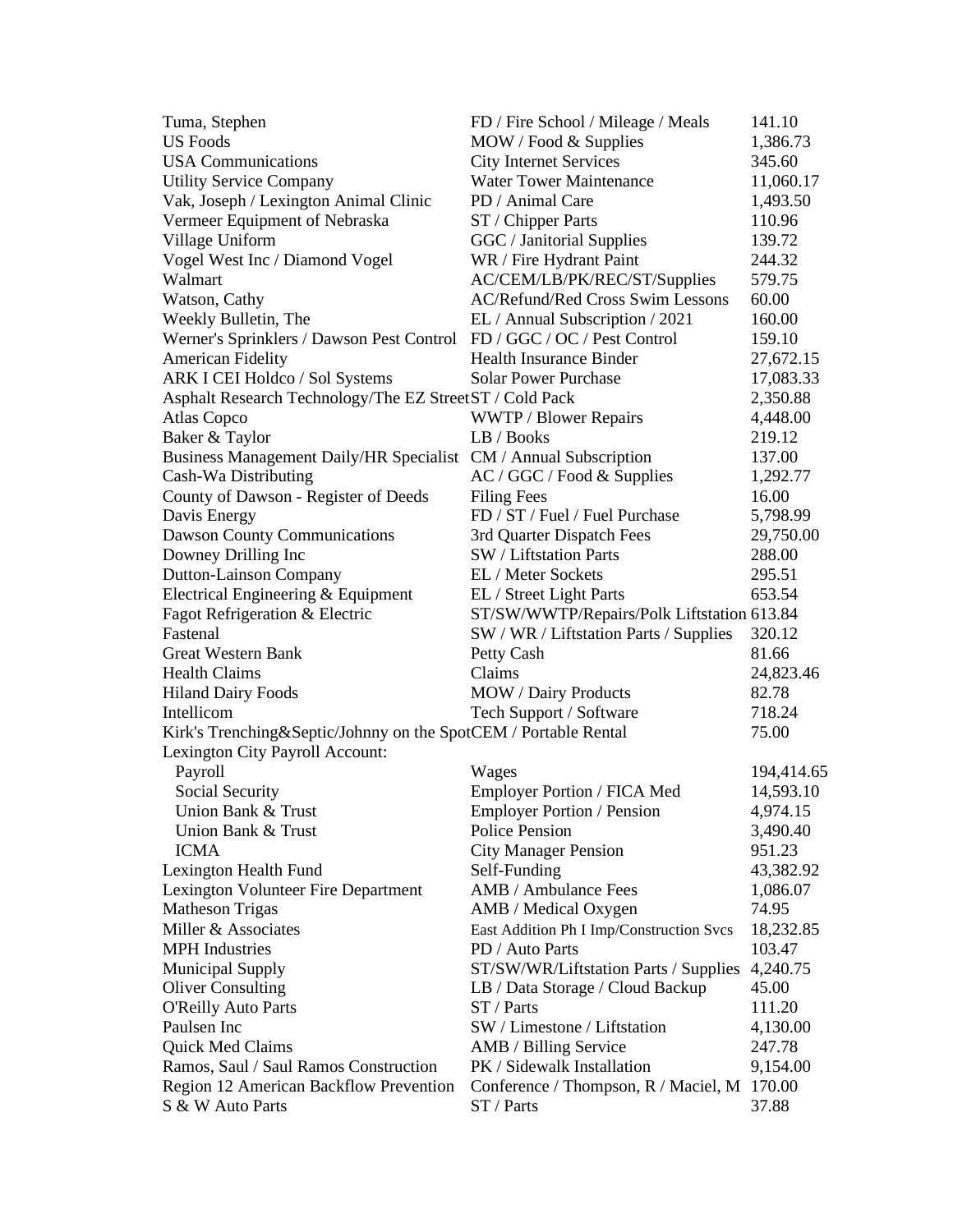| State of Nebraska / Power Review Board | <b>Annual Fees</b>                | 2.244.66     |
|----------------------------------------|-----------------------------------|--------------|
| <b>TL Sund Constructors</b>            | WR / Street Repairs / Main Break  | 695.60       |
| TO Haas                                | PD / Tires                        | 567.10       |
| <b>Tyler Technologies</b>              | EL / Utility Billing Notification | 78.60        |
| Weathercraft of North Platte           | LB / Roof Repairs                 | 118.92       |
|                                        | <b>TOTAL CLAIMS:</b>              | 1,239,830.79 |

**SPECIAL EVENT:** Kelli Bender, Parkview Baptist Church, requested Council approval of a request to conduct a firework display as part of a wrap-up celebration for vacation bible school on July 22, 2021. She outlined a plan for safety measures, notification to nearby residences, and a timeline of events. Following discussion, moved by Salem, seconded by Smith, to approve the request by Parkview Baptist Church to conduct a firework display during a church event on July 22, 2021. Roll call. Voting "aye" were Vivas, Roberts, Smith, Salem, Fagot. Motion carried.

**RESOLUTION:** Resolution No. 2021-16 was presented. Pepplitsch discussed the value of conveying housing lots to the CDA for future conveyance to builders and developers. Following discussion, moved by Vivas, seconded by Salem, to approve Resolution No. 2021-16. Roll call. Voting "aye" were Smith, Roberts, Salem, Vivas, Fagot. Motion carried.

## **RESOLUTION NO. 2021 – 16**

## **A RESOLUTION OF THE CITY OF LEXINGTON, NEBRASKA, AUTHORIZING AND DIRECTING THE TRANSFER OF REAL ESTATE TO THE COMMUNITY DEVELOPMENT AGENCY OF LEXINGTON, NEBRASKA.**

WHEREAS, the City of Lexington owns certain real estate for the purpose of residential housing development; and

WHEREAS, the Community Development Agency of Lexington, Nebraska is preparing a housing development project involving the same real estate, and it is in the best interest of the City to aid and cooperate in the planning, undertaking and carrying out of said development project by transferring title to said real estate to the Community Development Agency.

BE IT THEREFORE RESOLVED BY THE MAYOR AND COUNCIL OF THE CITY OF LEXINGTON, NEBRASKA, as follows:

That the City Manager is hereby directed and authorized on behalf of the City of Lexington, to execute a Deed, transferring to the Community Development Agency of Lexington, Nebraska, the following described real estate, to-wit:

Lots 2, 6, 7, 8, and 9, Block 3, St. Ann's Second Addition, an addition to the City of Lexington, Dawson County, Nebraska; and

Lots 1, 2, 3, 4, 5, 6, 7, 8, 9, 10, 11, 12, 13, 14, 15, and 16, Block 4, St. Ann's Second Addition, an addition to the City of Lexington, Dawson County, Nebraska; and

Lots 1, 2, 3, 4, 5, 6, and 7, Block 5, St. Ann's Second Addition, an addition to the City of Lexington, Dawson County, Nebraska; and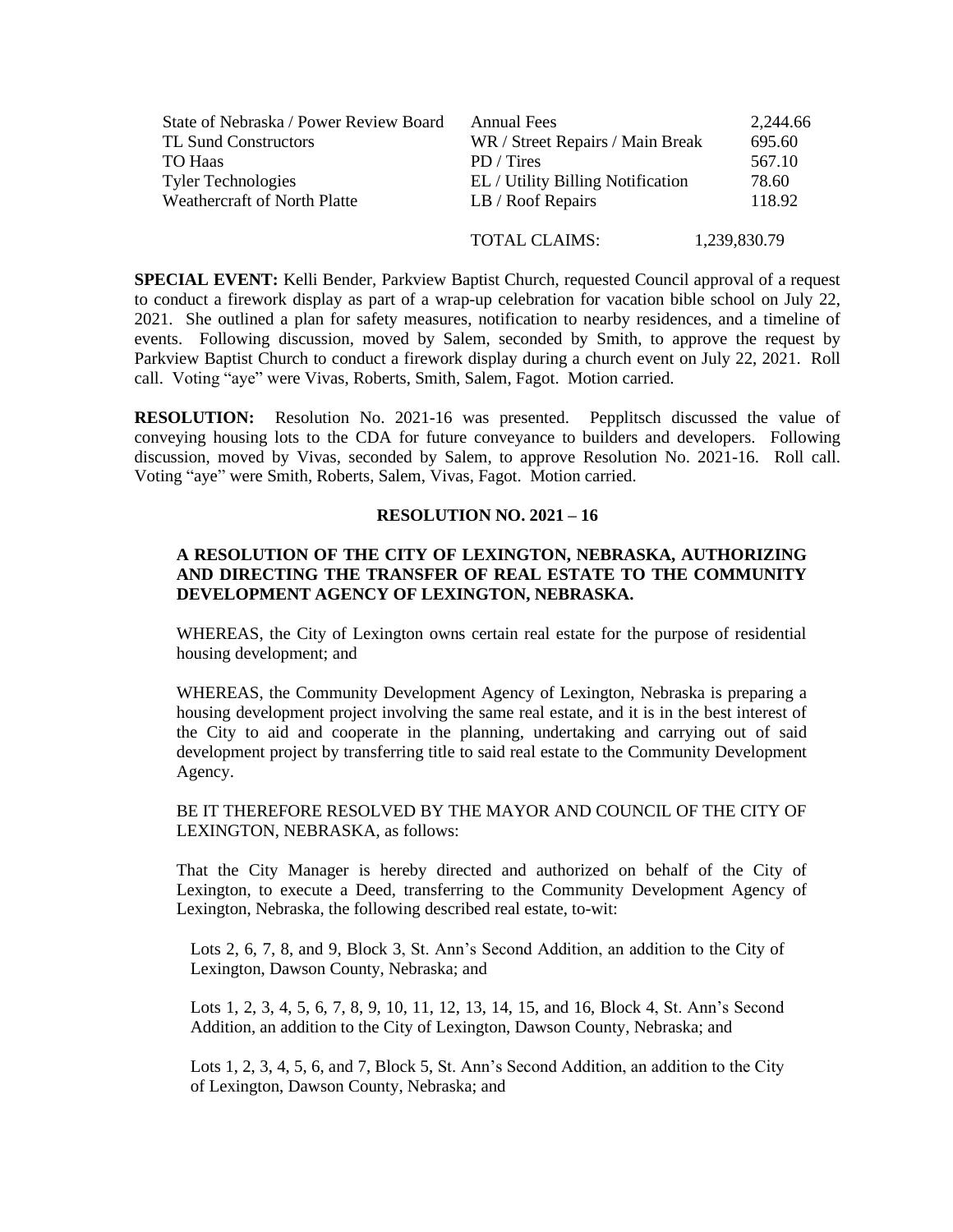Lots 1, 2, 3, 4, 5, and 6, Block 6, St. Ann's Second Addition, an addition to the City of Lexington, Dawson County, Nebraska; and

#### **Passed and approved July 13, 2021.**

**LEASE AGREEMENT:** Pepplitsch reviewed a property lease agreement in cooperation with the Lexington Community Foundation for the development of the proposed Veterans Pavilion in Kirkpatrick Memorial Park. Following discussion, moved by Roberts, seconded by Smith, to approve the lease agreement as presented. Roll call. Voting "aye" were Vivas, Salem, Smith, Roberts, Fagot. Motion carried.

**RESOLUTION:** Resolution No. 2021-17 was presented. Pepplitsch reviewed the status of a 0% interest capital improvement loan contract with the Nebraska Department of Environment and Energy. Following discussion, moved by Smith, seconded by Salem, to approve Resolution No. 2021-17. Roll call. Voting "aye" were Vivas, Roberts, Salem, Smith, Fagot. Motion carried.

## **RESOLUTION 2021 - 17**

WHEREAS**,** the City of Lexington, Nebraska recognizes that a properly functioning sewer system is necessary to the health and welfare of the citizens of the City**;** and

WHEREAS, the Mayor and City Council have determined that portions of the City of Lexington sewer system are in need of significant repair and improvement; and

WHEREAS, funding for the cost of the repair and improvement of portions of the City of Lexington sewer system may be obtained by loan from the Nebraska Department of Environment and Energy, subject to certain requirements and obligations;

NOW, THEREFORE, BE IT RESOLVED by the Mayor and City Council of the City of Lexington**,** Nebraska that they should execute the contract for loan between the Nebraska Department of Environment and Energy and the City of Lexington, Nebraska designated as Project No. C318042 incorporated by reference into this Resolution as if fully set forth; and

BE IT FURTHER RESOLVED, John Fagot, Mayor, is hereby directed to execute the contract and all other documents necessary to facilitate the loan between the Nebraska Department of Environment and Energy and the City of Lexington, Nebraska for the purpose of repairing and improving the City sewer system; and

BE IT FURTHER RESOLVED THAT, Joe Pepplitsch, City Manager**,** be authorized and directed to sign all necessary documents, to furnish such assurances to the State of Nebraska as may be required by law or regulations, and to receive payment on behalf of the applicant.

## **PASSED AND APPROVED THIS 13th day of July, 2021.**

**ROUNDTABLE DISCUSSION:** Pepplitsch gave an update on current projects. He noted an open house regarding the proposed indoor tennis facility in Plum Creek Park will be held on Thursday, July 15, 2021, from 6:00 pm to 8:00 pm at the Lexington Fieldhouse, 1602 North Airport Road.

**ADJOURNMENT:** There being no further business to come before the Council, Fagot declared the meeting adjourned.